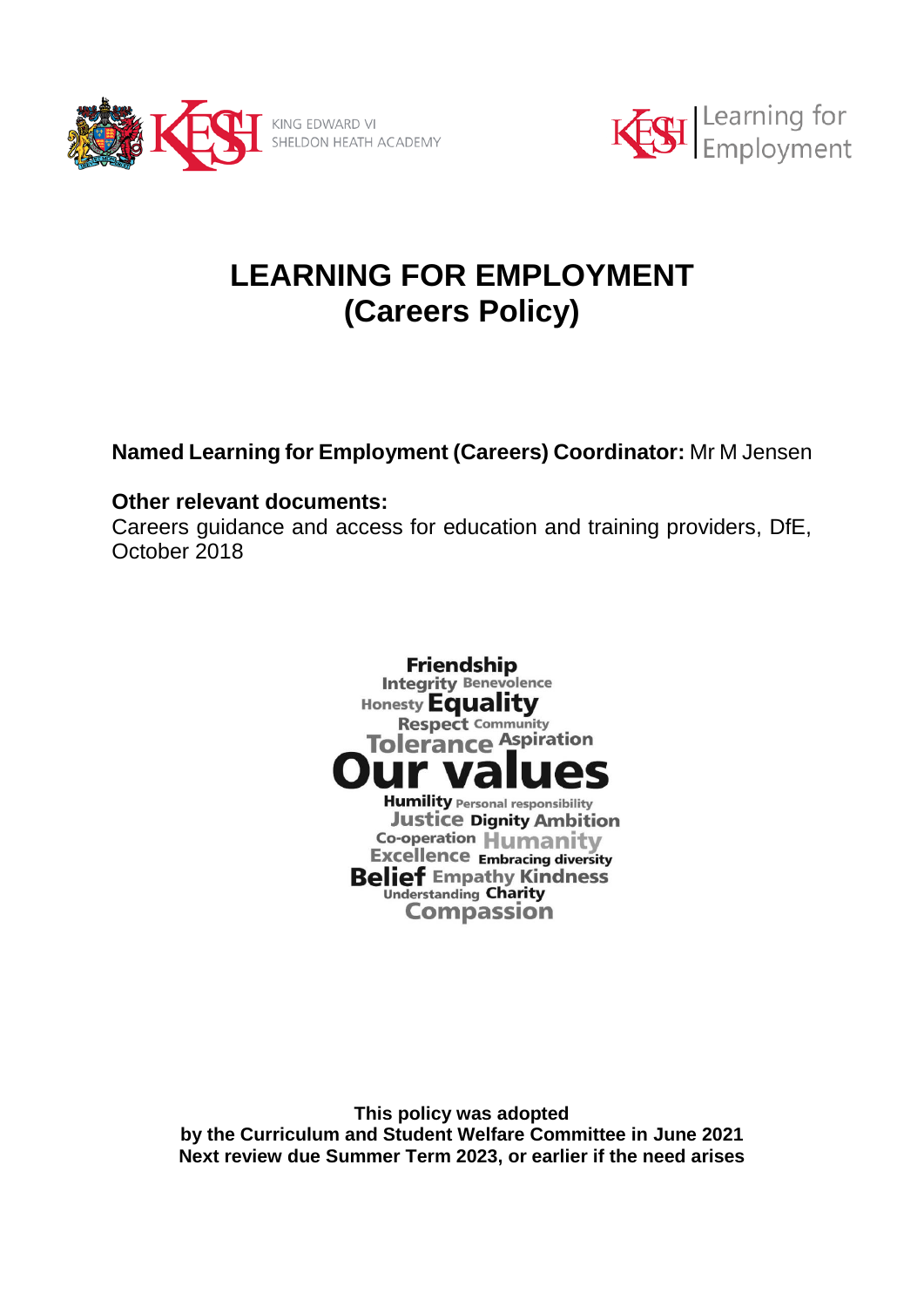#### **1. Introduction**

Good career guidance is critical if young people are to raise their aspirations and capitalise on the opportunities available to them. Every young person needs high-quality career guidance to make informed decisions about their future. Good career guidance is a necessity for delivering technical education reforms and is a vehicle for social justice: those young people without social capital or home support suffer most from poor career guidance. The Good Career Guidance Report identifies a set of eight benchmarks, known as the Gatsby benchmarks, that schools can use as a framework for improving their careers provision.

- 1. A stable careers programme: Every school and college should have an embedded programme of career education and guidance that is known and understood by pupils, parents, teachers and employers.
- 2. Learning from career and labour market information: Every pupil, and their parents, should have access to good-quality information about future study options and labour market opportunities. They will need the support of an informed adviser to make best use of available information.
- 3. Addressing the needs of each pupil: Pupils have different career guidance needs at different stages. Opportunities for advice and support need to be tailored to the needs of each pupil. A school's careers programme should embed equality and diversity considerations throughout
- 4. Linking curriculum learning to careers: All teachers should link curriculum learning with careers. For example, STEM subject teachers should highlight the relevance of STEM subjects for a wide range of future career paths
- 5. Encounters with employers and employees: Every pupil should have multiple opportunities to learn from employers about work, employment and the skills that are valued in the workplace. This can be through a range of enrichment activities including visiting speakers, mentoring and enterprise schemes
- 6. Experiences of workplaces: Every pupil should have first-hand experiences\* of the workplace through work visits, work shadowing and/or work experience to help their exploration of career opportunities, and expand their networks
- 7. Encounters with further and higher education: All pupils should understand the full range of learning opportunities that are available to them. This includes both academic and vocational routes and learning in schools, colleges, universities and in the workplace
- 8. Personal guidance: Every pupil should have opportunities for guidance interviews with a careers adviser, who could be internal (a member of school staff) or external, provided they are trained to an appropriate level. These should be available whenever significant study or career choices are being made. They should be expected for all pupils but should be timed to meet their individual needs

# **2. Our Vision**

The Policy and programme set out in this document aims to fulfil our vision of:

"To create confident, ambitious and resilient individuals, prepared for life"

From this vision we have derived 3 main strategic objectives we aim to meet over the next 3 years:

| <b>Objective 1</b>                     | <b>Objective 2</b>            | <b>Objective 3</b>                |
|----------------------------------------|-------------------------------|-----------------------------------|
| Further Eembed learning for            | Students<br>having<br>are     | To further develop, embed and     |
| employment<br>the<br>across            | experiences of both employers | evaluate a sustainable Learning   |
| curriculum with all staff being        | and workplaces through all    | Employment<br><b>CEIAG</b><br>for |
| aware of their role and taking         | at the academy.<br>vears      | curriculum<br>that is fit for     |
| an active part in preparing our        | (Benchmarks 4 and 5)          | purpose.                          |
| their<br>for for<br>future<br>students |                               | (Benchmarks 1, 2, 3 and 4)        |
| careers. With explicit mentions        |                               |                                   |
| in lessons and PoLs                    |                               |                                   |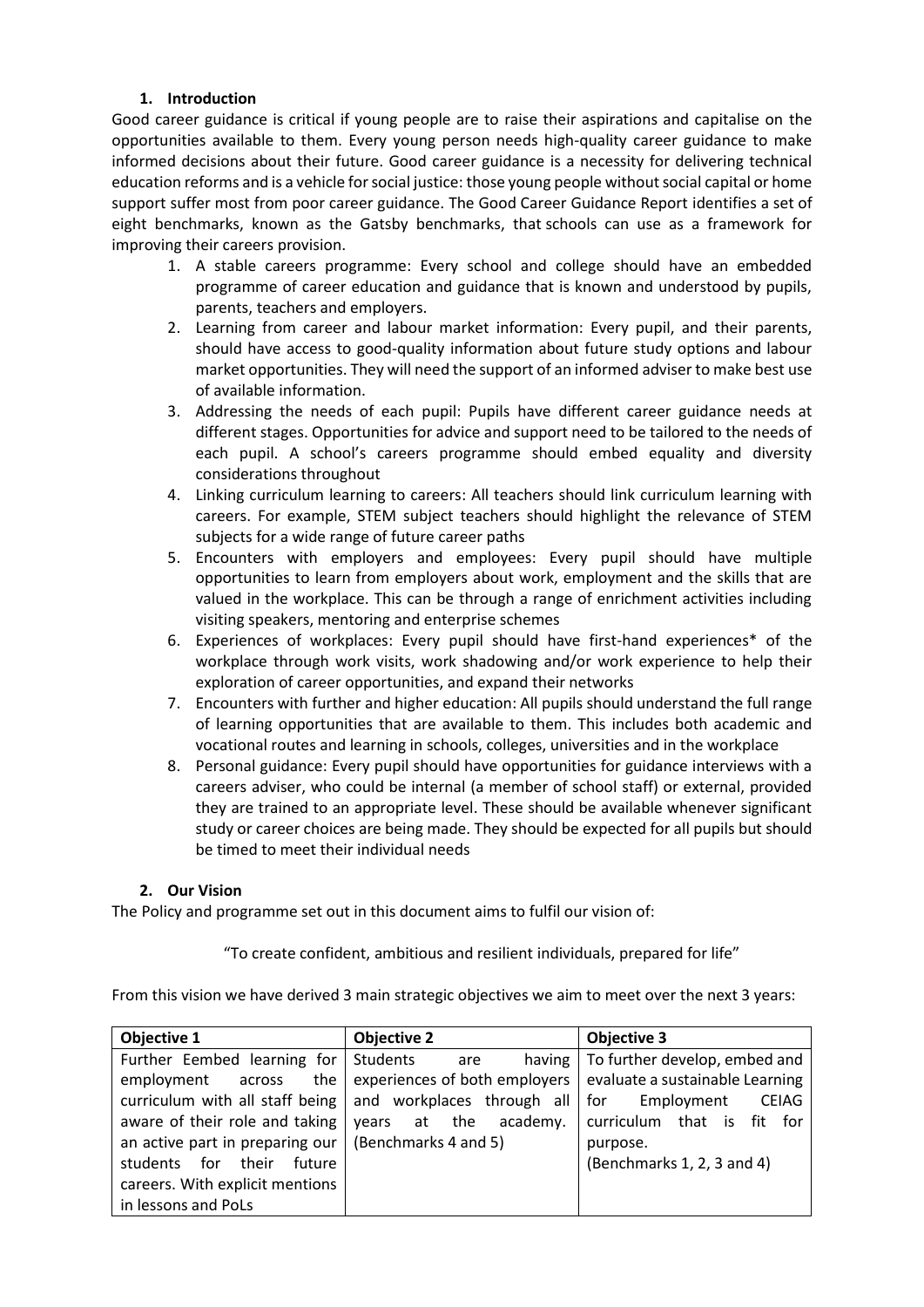|  | (Benchmarks $1, 2, 3$ and $4$ ) |  |  |
|--|---------------------------------|--|--|
|--|---------------------------------|--|--|

# **3. Aims**

KESH Academy aims to create a secure and caring environment in which children can experience success and are prepared for the opportunities, responsibilities and experiences of adult life; Academy staff work to provide a relevant and engaging careers' curriculum which meets the differing needs and requirements of all students.

The Academy's core aim is to create confident, ambitious and resilient individuals, well prepared to navigate through the opportunities and demands of life after KESH. Learning for Employment aims to support students in making an effective transition from learning at the academy to adulthood and the world of work through the development of knowledge, skills and understanding essential for future training and employment. The core aim of Learning for Employment is to ensure that young people fulfil and exceed their potential, are proud of who they are, are committed to lifelong learning and leave well-equipped to navigate their way through the challenges of the 21st Century; positively contributing to society both economically and socially.

The Academy's aims include:

- improving educational standards through using contexts that improve motivation and attainment for all students;
- ensuring that students follow courses and programmes which are appropriate to their longerterm aspirations and needs;
- supporting students in making informed decisions which are appropriate for them;
- providing students with well-rounded experiences;
- developing personal characteristics known as "Soft Skills", such as social skills, communication, independence and resilience;
- inspiring and motivating students to develop themselves as individuals and live as independently as is possible;
- learning about the world of work and thus being better prepared for the transition from education and training to work;
- improving students' understanding of the world of work and its demands;
- improving the quality of provision and guidance by providing an insight into the factors which can inform career choice;
- improving the quality of transition from school to adult and working life; and
- Improving students' awareness of the different career paths available to them.

These aims will be met by:

- meeting all the Gatsby benchmarks; and
- meeting all statutory requirements for careers education.

# **4. Curriculum Provision**

The Academy provides a balanced and broadly-based curriculum which prepares students for the opportunities, responsibilities and experiences of adult life, which includes preparation for working life. The Academy offers a range of activities to help prepare students effectively for adult and working life. These activities complement subject teaching, contribute towards the development of students' key skills as well as contributing to lifelong learning opportunities.

Learning for employment enables each curriculum area to make a full contribution through:

- the development of programmes of learning that recognise the importance of preparing students for adult and working life;
- ensuring that all students have access learning for employment activities which are appropriate to their needs;
- the use of appropriate teaching and learning strategies; and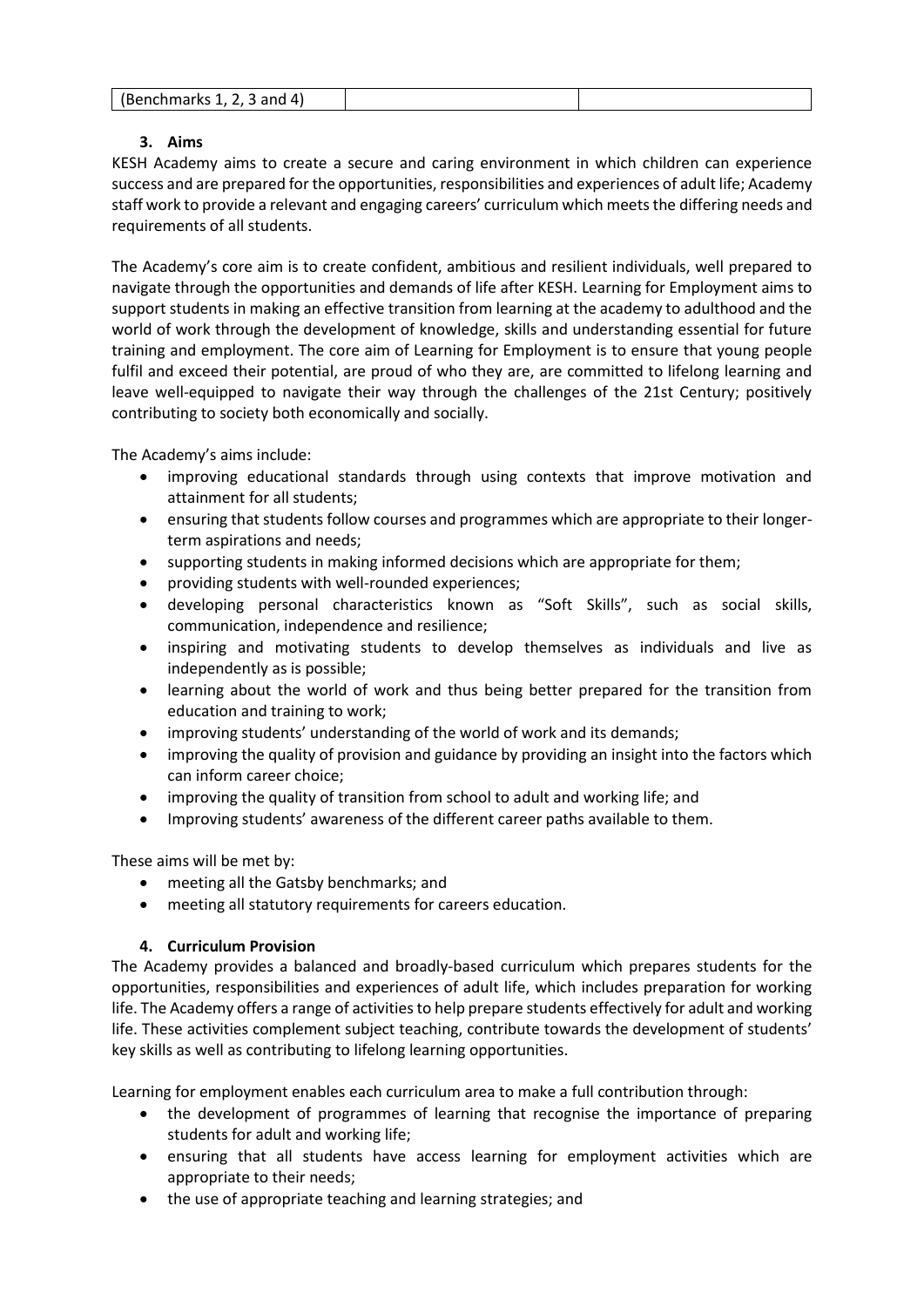ensuring maximum understanding for students of the various aspects of working life.

# **5. Roles and responsibilities**

The Governors and the Principal are responsible for ensuring that the aims of this policy are effectively met.

The Vice Principal (Curriculum) is responsible for:

- ensuring a curriculum provision that meets the aims of this policy;
- for the monitoring and evaluating of the curriculum provision and its impact on student outcomes.

The named Learning for Employment Coordinator is responsible for:

- the management and co-ordination of the various aspects of Learning for employment including our Aspirations Lead (Careers Advisor);
- the range of activities and opportunities available in each key stage;
- measuring, monitoring and evaluating the effectiveness and benefits of the Learning for Employment action plan;
- the assessment procedures and strategies for student evaluation of activities and learning outcomes;
- the systems to secure balance, progression and continuity; and
- ensuring appropriate channels of communication at senior management level.

Individual subject staff are responsible for:

- ensuring that their programmes of learning contribute to Learning for Employment;
- identifying appropriate learning outcomes: skills, attitudes, concepts, knowledge and the strategies to achieve them;
- clarifying how the activities help progression and learning about, for and through work; and
- indicating the scope for students to set their own learning objectives.

# **Monitoring and Evaluation**

This policy will be reviewed and monitored at various levels and at different times by key groups on an annual basis. The key priorities from the review are incorporated into the Learning for Employment Development Plan on an annual basis. The following provision is reviewed by the Learning for Employment Coordinator:

- Annual review of partnership activities.
- Review of all careers events.
- Provision within PSHE/ SMSC lessons
- The effectiveness of the overall careers programme.

The Academy's adherence to the Gatsby Benchmarks through Compass, an online self-evaluation tool for schools on a termly basis.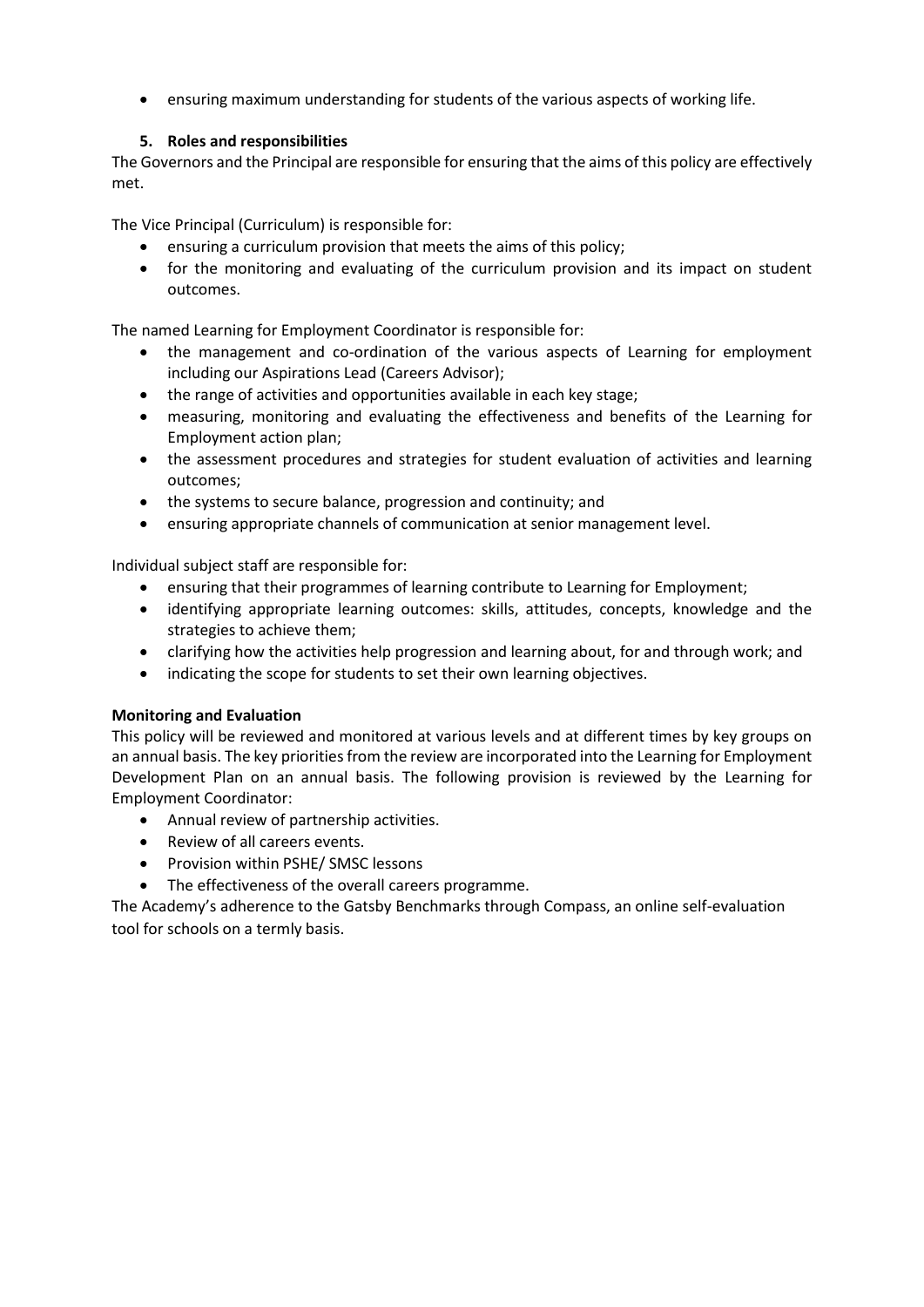# **Appendix 1: Statement of student entitlement**

- **a) At all Key Stages students can expect to …**
- access a planned programme relevant to their year group;
- access a qualified impartial and independent careers adviser for personalised advice and guidance;
- recognise their likes, dislikes, influences, strengths and preferences in relation to career decisions;
- have information about the world of work and how the labour market is changing;
- be given information about further and higher education, training, traineeships and apprenticeships and employment routes;
- take part in activities which challenge stereotyping and raise aspirations;
- develop skills and qualities to improve their employability;
- develop enterprise skills;
- be well prepared for different transitions;
- help to develop financial capability skills;
- develop and strengthen their personal presentation skills for selection processes;
- signposting to relevant up-to-date and impartial sources of careers information and advice;
- not have limitations imposed on their aspirations based upon their social, economic or ethnic background.

# **b) Key Stage 3**

- begin to develop an awareness of their individual skills, strengths and preferred learning styles in relation to post 16 pathways and future career goals;
- be able to access careers resources via the Academy's SharePoint;
- set targets and review their progress;
- receive Careers information and on-going support from staff such as their form tutor;
- take part in a Pathways event where you can access information about different curriculum areas and the implications of studying specific subjects in Key Stage 4;
- 1:1 interviews about subject options at Key Stage 4; and
- have been given the opportunity to have a meeting with a qualified, independent and impartial careers guidance adviser.

# **c) Key Stage 4 (in addition to KS3 ongoing provision)**

- experience careers education, focused on their development, labour market awareness, educational pathways and employability skills, as part of a Spiritual, Moral, Social and Cultural education programme, through tutor group time.
- be offered at least one individual appointment with a qualified, independent, impartial careers adviser;
- devise an action plan towards their career goals;
- have listened to talks on different careers;
- have been given the opportunity to speak to representatives from various sectors of the world of work;
- been given impartial advice and guidance on post-16 education, employment and training and apprenticeship options;
- develop presentation and interview skills;
- be offered the opportunity to take part in taster days/ sessions;
- have visited or spoken to representatives of further or higher education institutions, such as universities;
- have opportunities to evaluate individual achievements;
- be given the opportunity to partake in interactions with various employers.